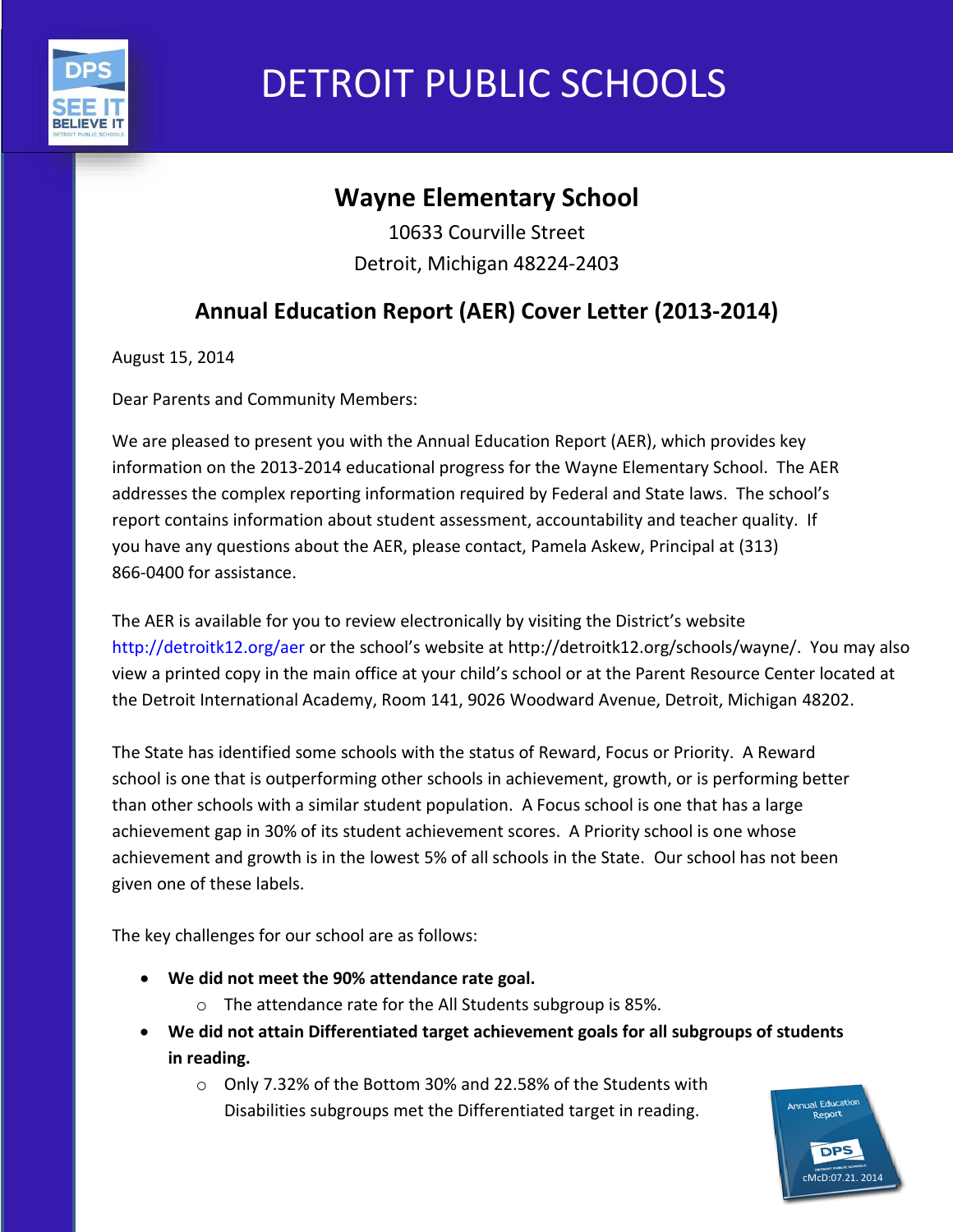- **We did not attain Differentiated target achievement goals for all subgroups of students in mathematics.** 
	- o Only 4.88% of the Bottom 30% subgroup met the Differentiated target in mathematics.
- **We did not attain Differentiated target achievement goals for all subgroups of students in mathematics.** 
	- $\circ$  Only 3.23% of the All Students; 0.00% of the Bottom 30% and 3.23% of the Black subgroups met the Differentiated target in science.

We are actively working to address our Michigan School Scorecard issues, accelerate student achievement and close persistent gaps in achievement.

Student performance in Science, Social Studies, and Writing will be the focus for the 2013/14 school year and addressed beginning with the implementation of the 2013-2014 Extended Year school program. Wayne's traditional school year will be extended by four weeks. During this time, strategic and targeted instruction will provide students with strategies on how read and comprehend complex text, and use multiple forms of writing to demonstrate understanding. In addition, student support will continue beyond the classroom with the fall implementation of Wayne School's Super Saturday program and continuation of the after-school tutoring program. Using data, gap analysis, and Individual Development Plans, students will attend these enrichment programs based on the areas that show their greatest need(s).

The focus for Science improvement will stem from the instructional support and use of the Inquiry Process, Inquiry Analysis and Communications, Quality Questioning, writing Scientific Explanations and Project-based Learning. Students will use depth of knowledge skills to investigate scientific topics based on the big ideas in Science.

The Social Studies program will be immersed in project-based, expeditionary learning. Students will explore their environment locally, nationally, and globally through teacher lead activities based on district curriculum. Differentiated and direct instruction will be used to provide students with the skills and strategies necessary to build a solid foundation in global citizenship. Students who need intensive instruction tailored to address specific weaknesses will be assigned a school service assistant. All instruction will be align with district curricula, evidence-based, and targeted specifically to student weaknesses determined by performance on multiple measures.

The writing program will focus on using the Four Square method which allows students to interact with the writing process using visual supports and instructional scaffolds. Students will receive differentiated instruction that will equip them to become writers of multiple genres, especially argumentative writing. This understanding will be continually strengthened and expanded throughout their educational experiences.

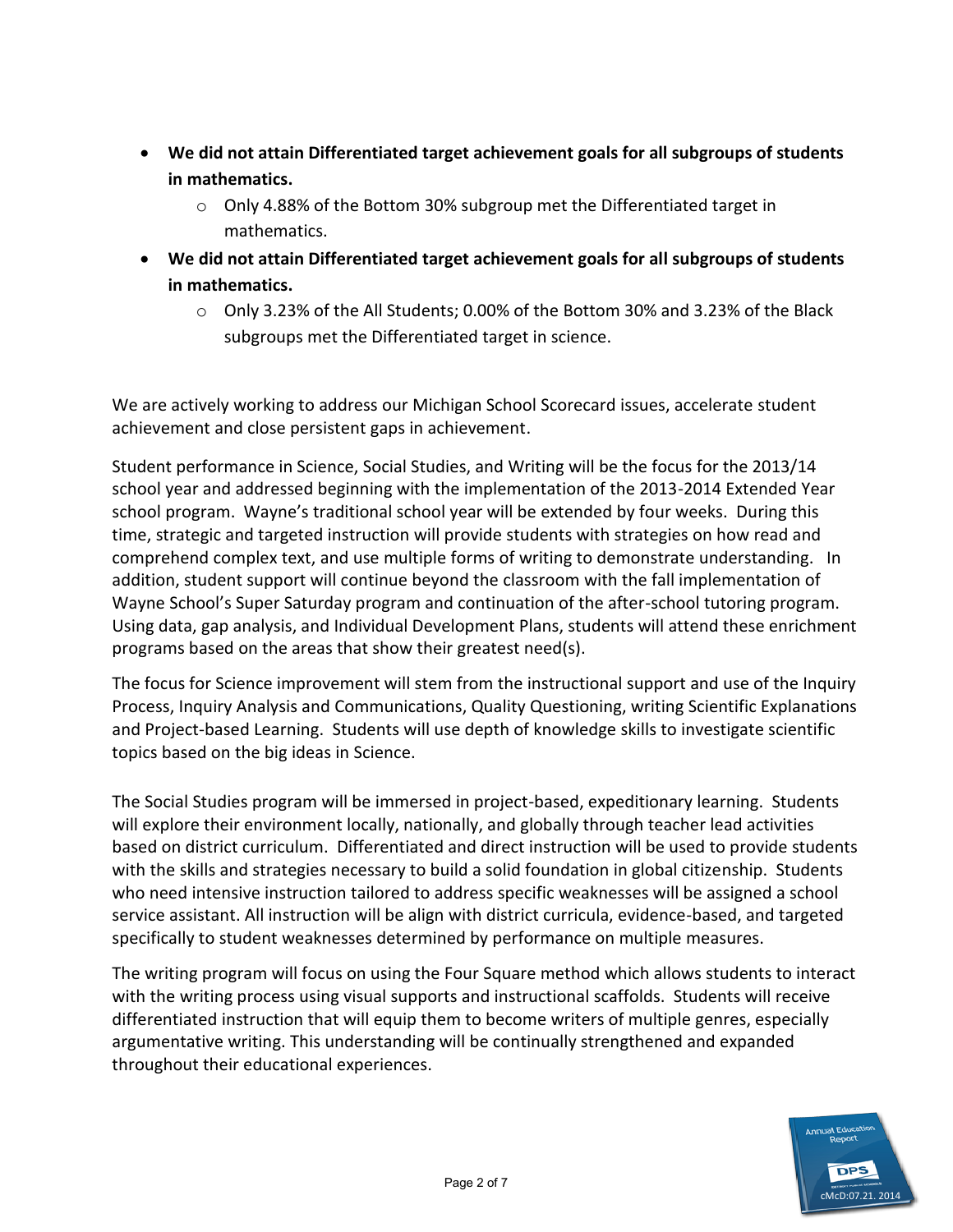Wherever possible, supplemental instruction and additional staff will be incorporated into, but not interfere with the student's participation in regular classroom activities and learning. The use of formative and summative assessment practices will be employed to identify when students struggle and provide immediate intervention.

#### **Parent Involvement**

Parents and guardians provide student knowledge that coupled with high quality; rigorous classroom instruction ensures students receive a quality education. School staff and parents will continue to work together to increase the learning experiences for all students. Parents and guardians are involved in educating students by:

- 1. Sending students to school on time every day,
- 2. Allowing students to receive a full day of instruction by limiting early pick-ups,
- 3. Volunteering at the school to support learning in the classroom, lunchroom, and on the playground,
- 4. Participating in monthly parent meetings,
- 5. Participating in the collection of perception data by completing surveys,
- 6. Attending scheduled parent-teacher conferences to stay informed on student progress,
- 7. Flexible about how we gather input from parents;
- 8. Feedback will not be limited to committees or meetings.
- 9. Parents and teachers at every grade level will provide parents with concrete activities families can implement to reinforce learning at home.
- 10. Provide parents with information and the consequences regarding Michigan School Scorecard may have for their children and school. Conduct meetings with parents to discuss the meaning of the Michigan School Scorecard results, the state accountability system, and how to understand data to improve school programs, instruction and the resources required for change.
- 11. Be sure that the school communicates information about the Michigan School Scorecard to parents in a language and a format that they can understand.
- 12. Be proactive. Encourage parents to work with community leaders and citizens in discussing the kinds of resources and the quality of education necessary for a school to meet the Michigan School Scorecard expectations.
- 13. Conduct an audit and analysis of each school based programs and resent in a parentfriendly format on such indicators as:
	- o Past student assessments;
	- o Socio-economics status;
	- o Levels of parental involvement;
	- o Quality and competency of teachers;
	- o Special student needs such as health and social service support;
	- $\circ$  Instructional interventions such as preschool programs, after-school offerings, tutorials

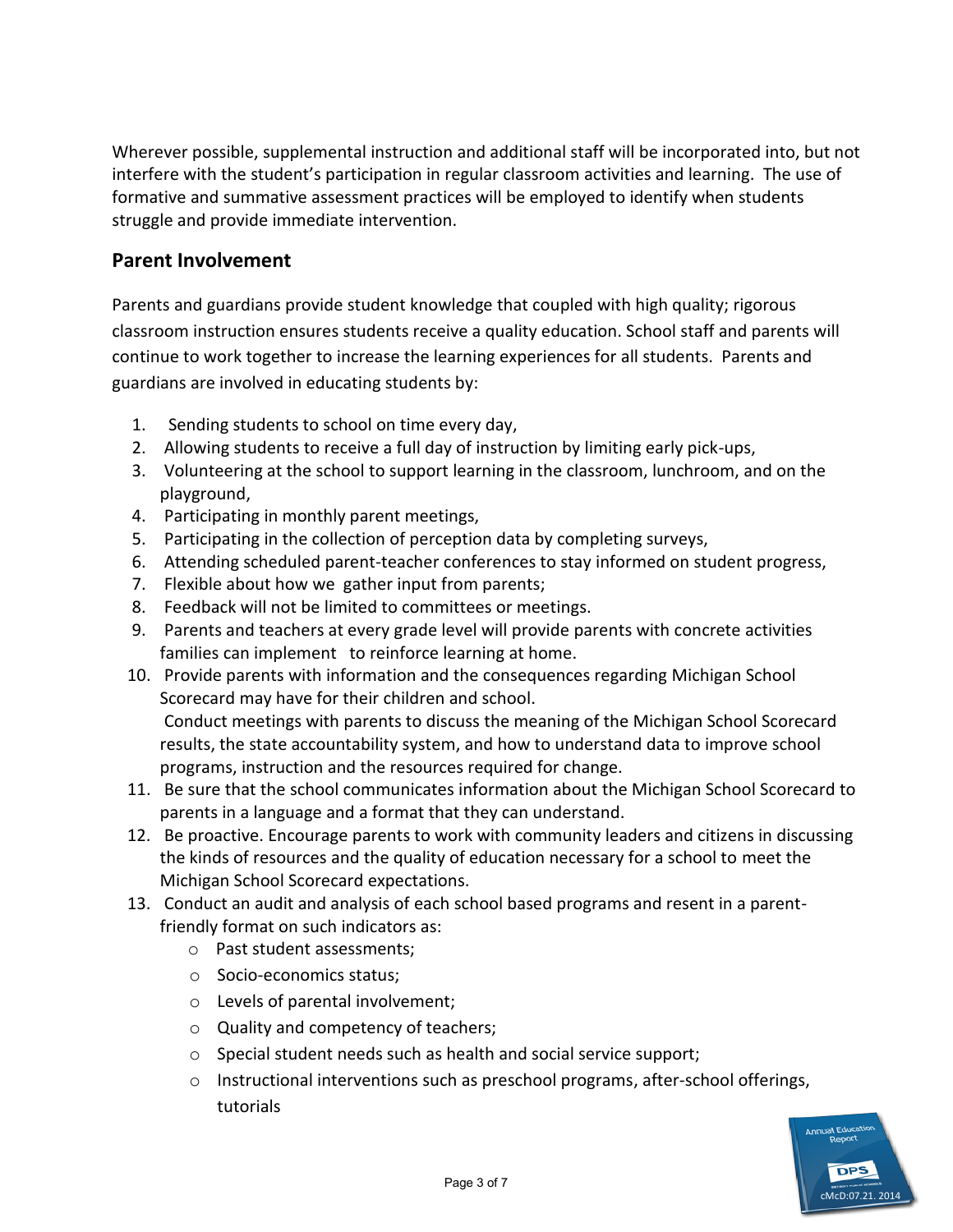State law requires that we also report additional information.

#### **Process for Assigning Pupils to the School**

Detroit Public Schools has an "Open Enrollment Initiative." This initiative allows students to elect to attend any Detroit Public School without being required to live within the boundary for that school. The "Open Enrollment Initiative" does not apply to the Examination High Schools or Application Schools. Parents may enroll their child(ren) in the school of their interest as long as the school has not reached capacity for their particular grade. Enrollment preference is given to students who live within the boundary of a school.

It should also be noted that transportation will not be provided for students who select a school outside of the boundary of their home school. "Open Enrollment Initiative" resources can be found on our website at: [http://detroitk12.org/resources/prospective\\_students/](http://detroitk12.org/resources/prospective_students/)

#### **School Improvement Status**

| Year      | <b>School Improvement Status</b> |  |
|-----------|----------------------------------|--|
| 2013-2014 | No Status                        |  |
| 2012-2013 | No Status                        |  |

## **Detroit Public Schools' Core Curriculum:**

Consistent with the Detroit Public Schools 2013-2017 Strategic Plan**,** there are aggressive plans to accelerate the rate of student achievement and to ensure that students graduate with the academic and social skills necessary for success in college and the workplace.

#### **Specific curriculum actions are based on the District's strategic plan to:**

- I. Broaden Services to Address Student Needs
- II. Support Parents and Families
- III. Offer Broad/High Quality Programs
- IV. Improve Customer Service
- V. Create Safe Learning Environments
- VI. Transform Central and School based services to serve customers better
- VII. Improve Technology
- VIII. Minimize the Impacts of Change

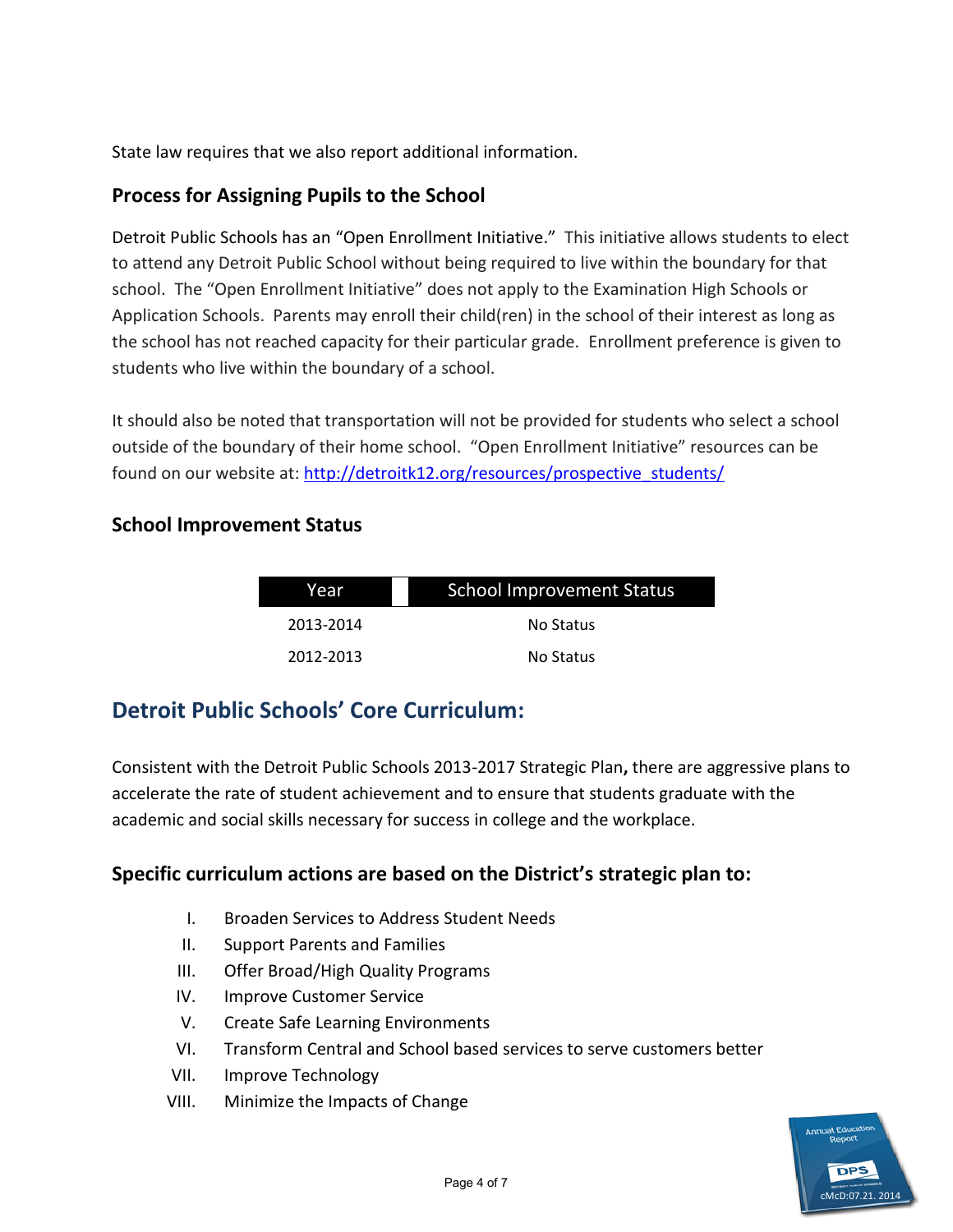#### **Specific curriculum actions (Continued)**

- IX. Foster School-Based Leadership
- X. Celebrate and Promote Success
- XI. Ensure Fiscal Stability
- XII. Improve Attendance and Discipline

The "Neighborhood-Centered, Quality Schools," Strategic Plan, is available online at [http://detroitk12.org/content/wp-content/uploads/2013/03/Strategic\\_Plan\\_DRAFT-FINAL.pdf](http://detroitk12.org/content/wp-content/uploads/2013/03/Strategic_Plan_DRAFT-FINAL.pdf)

#### **Access to the Core Curriculum**

The instructional strategies and grade level expectations are aligned to the State standards and the NAEP. This represents the core curriculum, which is supported by the texts, materials, computer software and other school level resources used daily in the classrooms. All of the professional development activities are aligned to the core curriculum.

The implementation is a process delineated in the District Plan. This plan serves as the framework for each school's academic achievement plan.

The frequent monitoring of the implementation of these plans are conducted by the school diagnostic visits, review of the benchmark assessments, use of the teacher evaluation tool and adherence to the pacing calendar.

The variances from the State Plan can be found in the grade level expectations, which are also aligned to the higher standards of NAEP.

Parents/Guardians are offered classes to increase parenting skills, early childhood literacy, adult literacy and GED. During the school year, the Regional Parent Resource Center is a vehicle for parents and other community members to participate in regular and on-going informational and participatory sessions focused on curriculum and instruction. Learning Village (an online instructional management system), Web updates and semi-annual progress reports are a means to disseminate achievement information to educators. Parents will have the opportunity to monitor students' progress, including attendance, through **Parent Connect**  in the Fall.

Detroit Public Schools Core Curriculum is currently under revision. Pacing Charts and Curriculum guides will be posted to the Division of Teaching and Learning under the Leadership page of our website in the near future.

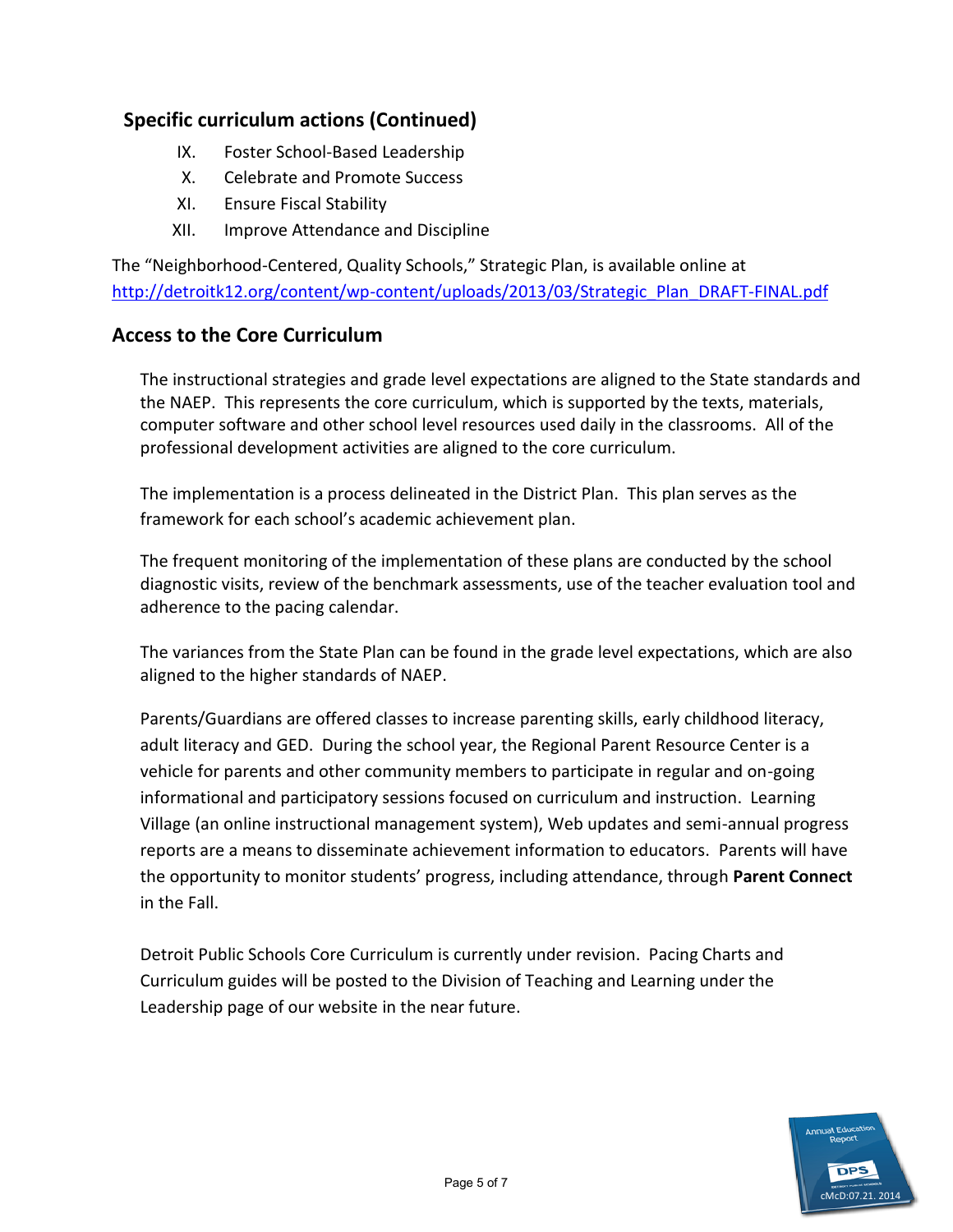#### **Parent Engagement**

- $\div$  Use the technology portal for parents to view daily lessons and to communicate with teachers.
- $\cdot \cdot$  Implement and follow through with the parent contracts.
- Use the Parent Resource Center to engage parents in innovative workshops and sessions that are practical and will result in parent support to students at home.

#### **Student Achievement Results**

Aggregate Student Achievement Results and Detroit Public Schools Quarterly NWEA~MAP Reading and Mathematics reports for Wayne Elementary School can be found on the Detroit Public Schools' web page at the Research, Evaluation and Assessment site at [http://detroitk12.org/data/rea/.](http://detroitk12.org/data/rea/) The following reports are available:

- District Profile Report
- Combined School Profile Reports
- Individual School Profile Reports
- Adequate Yearly Progress (AYP) Reports
- Michigan Accountability Scorecard Report
- Annual Education Report
- NWEA  $\sim$  MAP aggregate student achievement results

### **Parent-Teacher Conferences (Interactions):**

| School Year | <b>Total Parent</b><br>Interactions | Percent |
|-------------|-------------------------------------|---------|
| 2013-2014   | 231                                 | 33.3%   |
| 2012-2013   | 266                                 | 40.1%   |

The Detroit Public Schools' Office of Research, Evaluation, Assessment and Accountability has developed a data collection system which has enabled the District to comply with the Annual Education Report criteria of identifying the number and percent of students represented by parents at Parent-Teacher Conferences (PTC).

- 1.0 Data from the PTC Forms represent "parent interactions" with teachers, per school, per card marking.
- 2.0 Parent Interaction Definition: During Parent-Teacher Conferences Schools/Teachers are advised to have each parent participant provide a parent signature-a parent may not sign for a student if they did not talk about that student.
- 3.0 Several DPS schools had a very high percentage of reported parent interactions. This may be due to a number of reasons. In at least eight (8) instances, the calculated